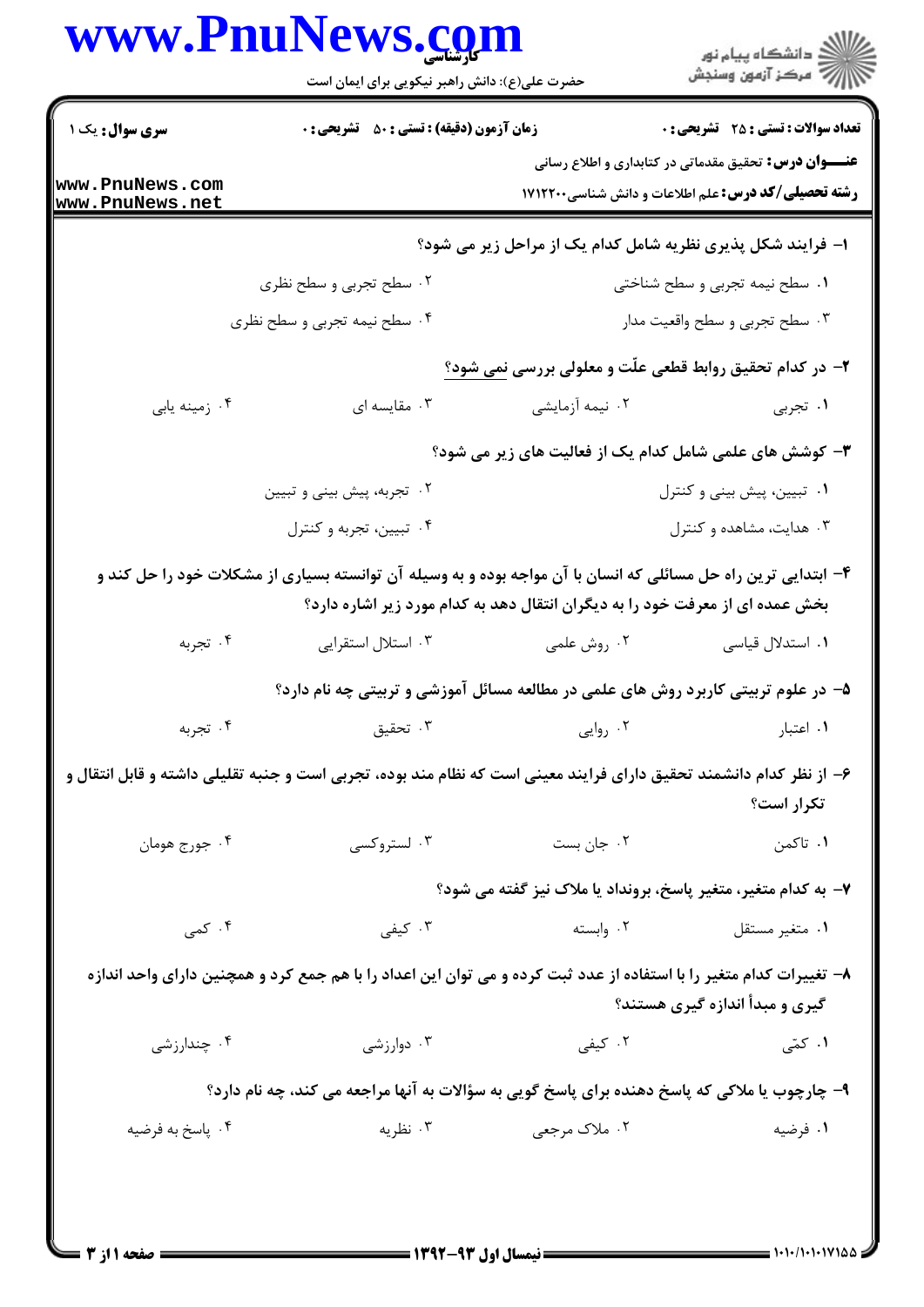| www.PnuNews.com                    | حضرت علی(ع): دانش راهبر نیکویی برای ایمان است      |                                                                                                                 | ڪ دانشڪاه پيام نور<br>//> مرڪز آزمون وسنڊش                                                                                  |
|------------------------------------|----------------------------------------------------|-----------------------------------------------------------------------------------------------------------------|-----------------------------------------------------------------------------------------------------------------------------|
| سری سوال : ۱ یک                    | <b>زمان آزمون (دقیقه) : تستی : 50 ٪ تشریحی : 0</b> |                                                                                                                 | <b>تعداد سوالات : تستی : 25 ۔ تشریحی : 0</b>                                                                                |
| www.PnuNews.com<br>www.PnuNews.net |                                                    |                                                                                                                 | <b>عنـــوان درس:</b> تحقیق مقدماتی در کتابداری و اطلاع رسانی<br><b>رشته تحصیلی/کد درس:</b> علم اطلاعات و دانش شناسی ۱۷۱۲۲۰۰ |
|                                    |                                                    | ∙ا− كدام مورد جزء ملاحظات اخلاقي پژوهش از نقطه نظر تاكمن محسوب مي شود؟                                          |                                                                                                                             |
|                                    | ۲. مشارکت اجباری در پژوهش                          |                                                                                                                 | ۰۱ دریافت حق الزحمه از شرکت کنندگان                                                                                         |
|                                    | ۰۴ مسؤولیت پذیری شرکت کنندگان                      |                                                                                                                 | ۰۳ داشتن اسم مستعار                                                                                                         |
|                                    |                                                    | 11– اولیه فعالیت در هر پژوهش از نظر جان دیوایی، کدام است؟                                                       |                                                                                                                             |
| ۰۴ احساس مشکل                      | ۰۳ تعریف عملیاتی                                   | ۰۲ محدود کردن مسئله                                                                                             | ٠١. انتخاب موضوع                                                                                                            |
|                                    |                                                    | ۱۲- در کدام تعریف مفهوم یا ساخت با استفاده از اعمالی که برای اندازه گیری آن به کار برده می شود، تعریف می گردد؟  |                                                                                                                             |
|                                    | ۰۲ تعریف با استفاده از قیدوشرط                     |                                                                                                                 | ۰۱ تعریف با استفاده از مثال                                                                                                 |
|                                    | ۰۴ تعریف به وسیله جنس و وجه امتیاز                 |                                                                                                                 | ۰۳ تعریف عملیاتی                                                                                                            |
|                                    |                                                    | ۱۳- راه حل پیشنهادی پژوهشگر برای حل مسئله کدام است؟                                                             |                                                                                                                             |
| ۰۴ فرضیه                           | ۰۳ تبيين                                           | ۰۲ مفهوم                                                                                                        | ۰۱ نظریه                                                                                                                    |
|                                    |                                                    | ۱۴– دقیق ترین و پیچیده ترین شکل پژوهش علمی کدام است؟                                                            |                                                                                                                             |
| ۰۴ مقايسه                          | ۰۳ همبستگی                                         |                                                                                                                 |                                                                                                                             |
|                                    |                                                    | ۱۵– کدام فرضیه، تغییرات معین و مشخص یک متغیر را تابع متغیر دیگری دانسته و پیش بینی می کند که تغییرات یک متغیر   | موجب کاهش یا افزایش متغیر دیگر می شود؟                                                                                      |
| ۰۴ فرضيه جهت دار                   | ۰۳ فرضيه پژوهش                                     |                                                                                                                 |                                                                                                                             |
|                                    |                                                    | ۱۶– کدام مورد حاصل قواعد کلی است که در گذشته آزمون شده اند؟                                                     |                                                                                                                             |
| ۰۴ نظریه                           | ۰۳ اصل                                             | ۰۲ قانون علمی                                                                                                   | ۰۱ فرضیه                                                                                                                    |
|                                    |                                                    | ۱۷– در کدام منابع چکیده تحقیقات انجام شده به صورت موضوعی و مؤلف در آنها چاپ شده است و با مراجعه به آنها می توان | منابع اصلی را پیدا کرد؟                                                                                                     |
| ۰۴ منابع موضوعی                    | ۰۳ منابع ثانويه                                    | ٠٢ منابع مقدماتى                                                                                                | ۰۱ منابع تحقیقی                                                                                                             |
|                                    |                                                    | ۱۸– انتخاب تعدادی از افراد، حوادث و اشیاء از یک جامعه تعریف شده به عنوان نماینده آن جامعه را چه می نامند؟       |                                                                                                                             |
| ۰۴ حجم نمونه                       | ۰۳ نمونه گیری                                      | ۰۲ آزمون فرض                                                                                                    | ۰۱ تعمیم دهی                                                                                                                |
|                                    |                                                    |                                                                                                                 |                                                                                                                             |
|                                    |                                                    |                                                                                                                 |                                                                                                                             |